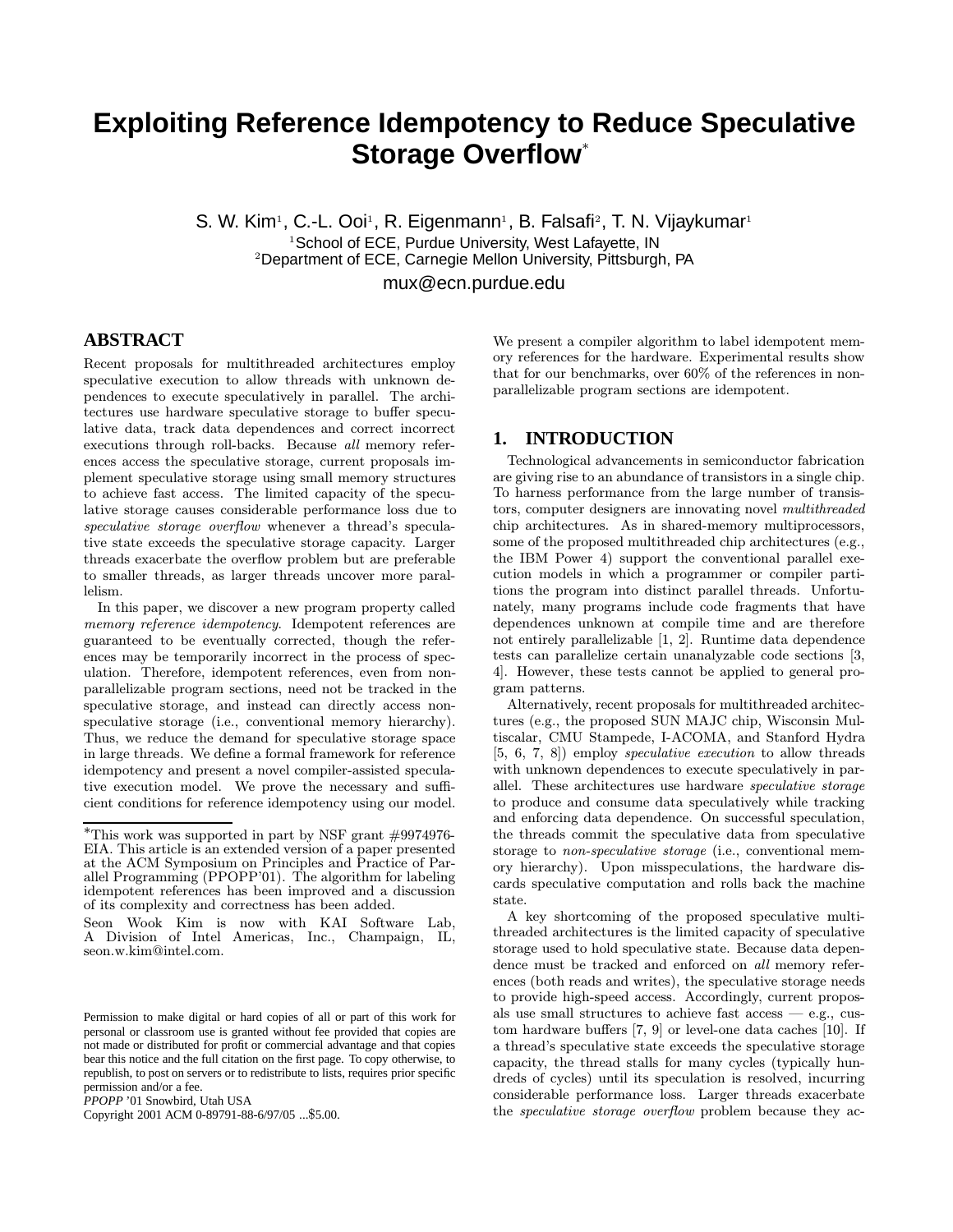cess more speculative data. This problem is especially critical because larger threads are preferable to smaller threads, as larger threads uncover more parallelism.

Speculatively-threaded applications usually contain sections that are provably parallel, while the rest are not analyzable. Advanced compilers can easily avoid placing the references made by the provably-parallel sections in speculative storage, and direct such references to non-speculative storage, avoiding speculative storage overflow for those sections. In the non-parallelizable sections, however, the hardware blindly tracks data dependence for all memory references, increasing the chances of speculative storage overflow.

In this paper, we discover a new program property called memory reference idempotency. Idempotent references can be directly placed in non-speculative storage instead of speculative storage, even if the references are from nonparallelizable sections. Reference idempotency is based on our fundamental insight that in speculative execution, incorrect values are created due to ependence violations, and propagated through subsequent computation. Idempotent references' key feature is that they do not cause any datadependence violations on their own, although they may propagate incorrect values. Because the initial incorrect values are eventually corrected and propagated, idempotent references need not be tracked in speculative storage, even if the reference is temporarily incorrect. Needless to say, if a reference is not involved any dependence across processors (e.g., read-only and private references), such a reference is straightforwardly idempotent. By filtering out idempotent references, we reduce the demand for speculative storage space even for large threads, uncovering more parallelism without incurring much overflow.

The key contributions of this paper are:

- We define a formal framework for reference idempotency to alleviate speculative execution overhead.
- We present a novel *compiler-assisted speculative ex*ecution model, in which the compiler communicates idempotent references to the architecture.
- We prove the necessary and sufficient conditions for reference idempotency using our model.
- We present a compiler algorithm to label idempotent memory references, so that the hardware can place the references directly in the non-speculative storage.
- We show results that, for our benchmarks, over 60% of the references in non-parallelizable code sections are idempotent.

This paper is organized as follows. Next, we present an introductory example of hardware-only speculative execution and idempotent references. Section 2 formally defines and verifies the hardware-only model. Section 3 presents the formal definition and proof of correctness of the compilerassisted speculative execution model. Section 4 introduces reference idempotency, proves the necessary and sufficient conditions for reference idempotency, and describes a compiler algorithm for idempotency analysis. Section 5 shows experimental results on the frequency of idempotent references. Section 6 presents conclusions.

#### *An Introductory Example*

Current proposals for speculative multithreaded processors assume a hardware-only speculative execution (HOSE) model. In HOSE, the software is unaware of speculative execution. It assumes sequential execution semantics and sees the usual program state (i.e., the values of all program variables) in the memory system. The hardware, which we call the speculation engine, selects program segments and executes them speculatively in parallel. Segments can range in size from a single instruction to entire subroutines. Threads are the dynamic instances of segments.

Consider the program in Figure 1. The program is split into two segments that are executed speculatively in parallel by a two-processor system. Segment 2 follows segment 1 in sequential program order and therefore all inter-segment dependences must be satisfied in that order while the segments are executing. The program has several read references to variable B, a data dependence across the two segments involving variable A, and a write and read reference to variable C in segment 2.

A typical speculative execution scenario in HOSE is illustrated in Figure 1 (a). The system executes the two segments in parallel while keeping all data values produced or referenced in speculative storage. The data values remain in speculative storage until the speculation is verified, all dependences are satisfied in program order, and the execution is known to be correct. Upon verifying speculation, the data values in the speculative storage are transferred or "committed" to non-speculative storage. To track and enforce dependences in program order, in addition to the data values, the speculative storage also keeps information about every reference type and the order in which references are made.

In the example shown, because the two program segments execute concurrently, upon the write reference to A in segment 1, the processor may see that a later program-order read reference to A by segment 2 has already happened. This is a dependence violation, to which the system reacts by aborting and re-starting segment 2. Since all accessed data values have been buffered in the speculative storage, the restart simply clears all the buffered references corresponding to segment 2.

Figure 1 (b) illustrates several examples of idempotent  $references$  — i.e., references that do not require buffering in speculative storage and that can directly access nonspeculative storage. First, the compiler can identify all references to variable B to be idempotent because B is a read-only variable and as such, does not have any data dependences. Second, the first write reference to A in segment 1 is idempotent because there are no previous program-order references to A in the segment. To enforce dependences, the write reference, however, does look through speculative storage to check for data dependence violations by segment 2's references to A (i.e., the read reference). The actual value of the write reference resides in non-speculative storage, without occupying any space in speculative storage. Third, variable C in this example is private to segment  $2$  — i.e., there are no dependences across segments on this variable — and all references to it are idempotent. Although segment 2 may re-execute due to incorrect speculation, the write reference C always occurs first whenever the segment is re-executed. Hence, even if an incorrect value were written initially, the value of C will be corrected in the final execution of the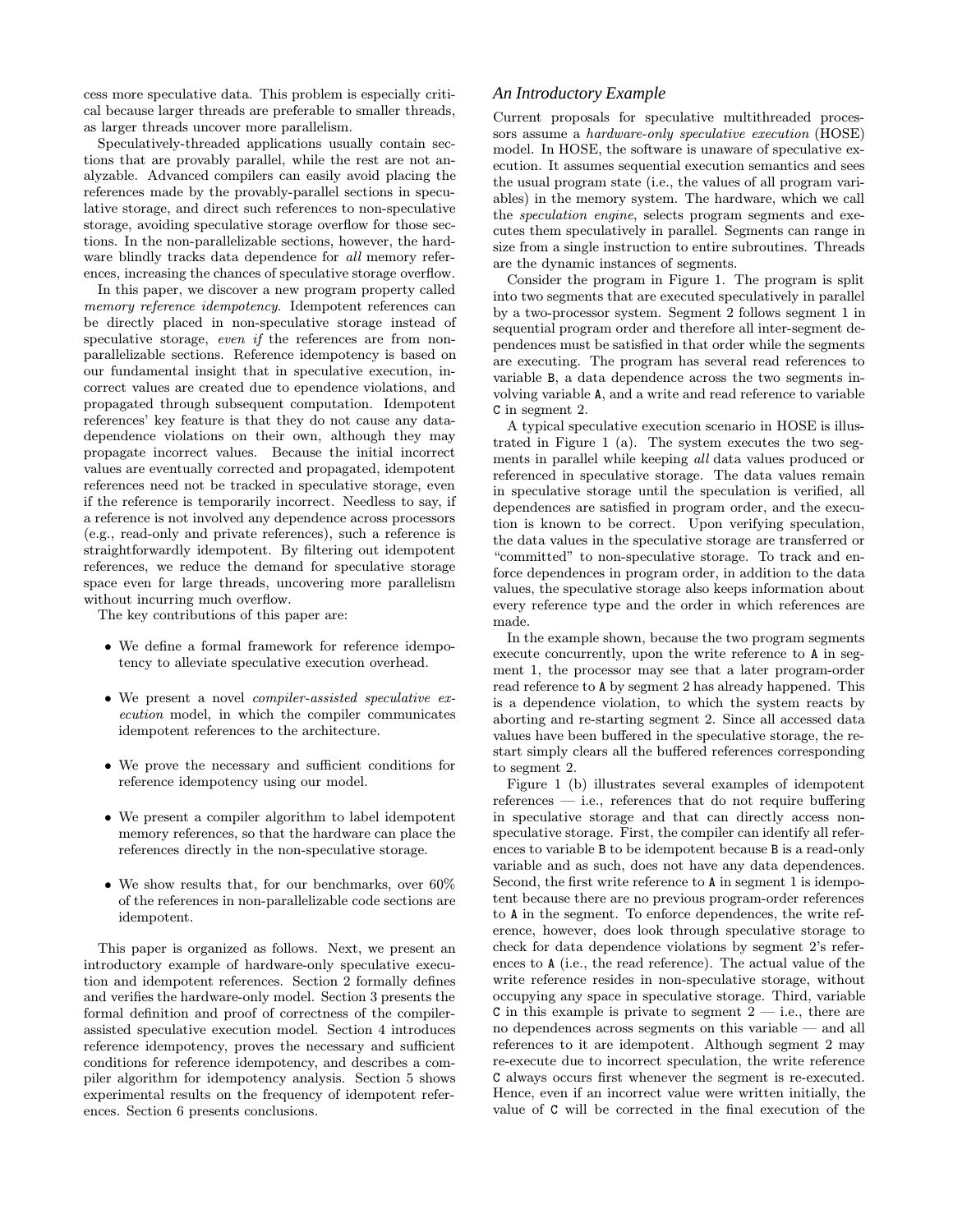

Figure 1: Basic idea of labeling idempotent references. (a) In hardware-only speculation, all data is placed in the speculative storage. (b) After labeling idempotent references, these references can go directly to the non-speculative storage.

segment.

## **2. HARDWARE-ONLY SPECULATION**

## **2.1 HOSE Model**

In the following, we formally define the structure of the software and the execution model of hardware-only speculative execution. We show that the execution produces the same answer as a sequential program.

DEFINITION 1 (PROGRAM STRUCTURE). A program is structured into one or several regions, which are substructured into several segments. A region has a single entry and exit. A segment has a single entry, but may have multiple exits. Segments are related by age. An older segment would execute before a younger segment in a sequential execution of the program. All older segments are referred to as ancestors.

In this definition, segments represent speculative units. These can be individual instructions in low-level speculation or entire subroutines in large-grain speculation models. For HOSE the entire program is a single region. Multiple regions will be important for the compiler-assisted speculative execution model, introduced in Section 3.

DEFINITION 2 (HOSE MECHANISM). Hardware-Only Speculative Execution is an execution mechanism for programs given in Definition 1 with the following properties:

- 0. Overall Execution: Regions execute sequentially with respect to other regions. Segments can be executed speculatively in parallel with other segments within the same region, that is, they may be started in an order that is different from the sequential order and they may execute concurrently. Internally, segments execute sequentially and perform memory references in program order.
- 1. Segment Execution and Roll-Backs: The speculative parallel execution of segments may violate data

and control dependences, resulting in incorrect values generated and incorrect control paths taken. The speculation engine detects these violations (see Property  $\chi$ ) and rolls back incorrect segments. Upon a roll-back, all data generated by the segment are discarded (see Property 3). This process may repeat several times.

- 2. Final Execution: A correct, final execution follows all incorrect executions of a segment. The final execution satisfies all cross-segment flow and control dependences. If the segment was incorrectly started due to misspeculation, the final execution may execute a different segment or it may be empty.
- 3. Data Access: Each segment has its own speculative storage. It is empty at the beginning of each segment's execution and after each roll-back. During the execution of a segment, all data references go to the speculative storage. They do not affect the non-speculative storage until the segment is committed (see Property 5). If a read reference accesses a location not present in the speculative storage, then the value is fetched from the youngest ancestor that contains a value for this location, or from non-speculative storage if no ancestor contains that location. A write reference affects only the segment's own speculative storage.
- 4. Dependence Tracking: In addition to the actual data values, the speculative storage contains access information (time and type of reference), which allows the speculation engine to track dependences. If a write reference detects that a read reference to the same storage location by a younger segment has prematurely happened, then a data-dependence (flow dependence) violation has occurred. If, at the completion of a segment, the speculation engine detects that the successor segment is different from the speculatively chosen one, then a control dependence violation has occurred. The speculation engine reacts to both violations by rolling back all younger segments currently in execution. Cross-segment anti and output dependences are satisfied because the segments have separate speculative storage (Property 3), which are committed in sequential order (Property 5).
- 5. Segment Commit: When the oldest segment in execution has completed all instructions, speculation of that segment is said to have succeeded and the segment has performed its final execution. At this point the segment's speculative storage is committed (i.e., conceptually moved) to the non-speculative storage. A segment cannot commit before all older segments have committed. Note, that only the values generated by the segment's final execution are committed.

## **2.2 Correctness of HOSE**

DEFINITION 3 (CORRECT PROGRAM EXECUTION). A region  $R$  is executed correctly if, given that all older regions are executed correctly, at their last reference in  $R$  all live program variables in the non-speculative storage have the same value as in a sequential execution of the program.

Similarly, a segment  $\mathcal{R}_x$  in region  $\mathcal R$  is executed correctly if, given that all older segments in  $R$  and all regions older than R are executed correctly, at their last reference in  $\mathcal{R}_x$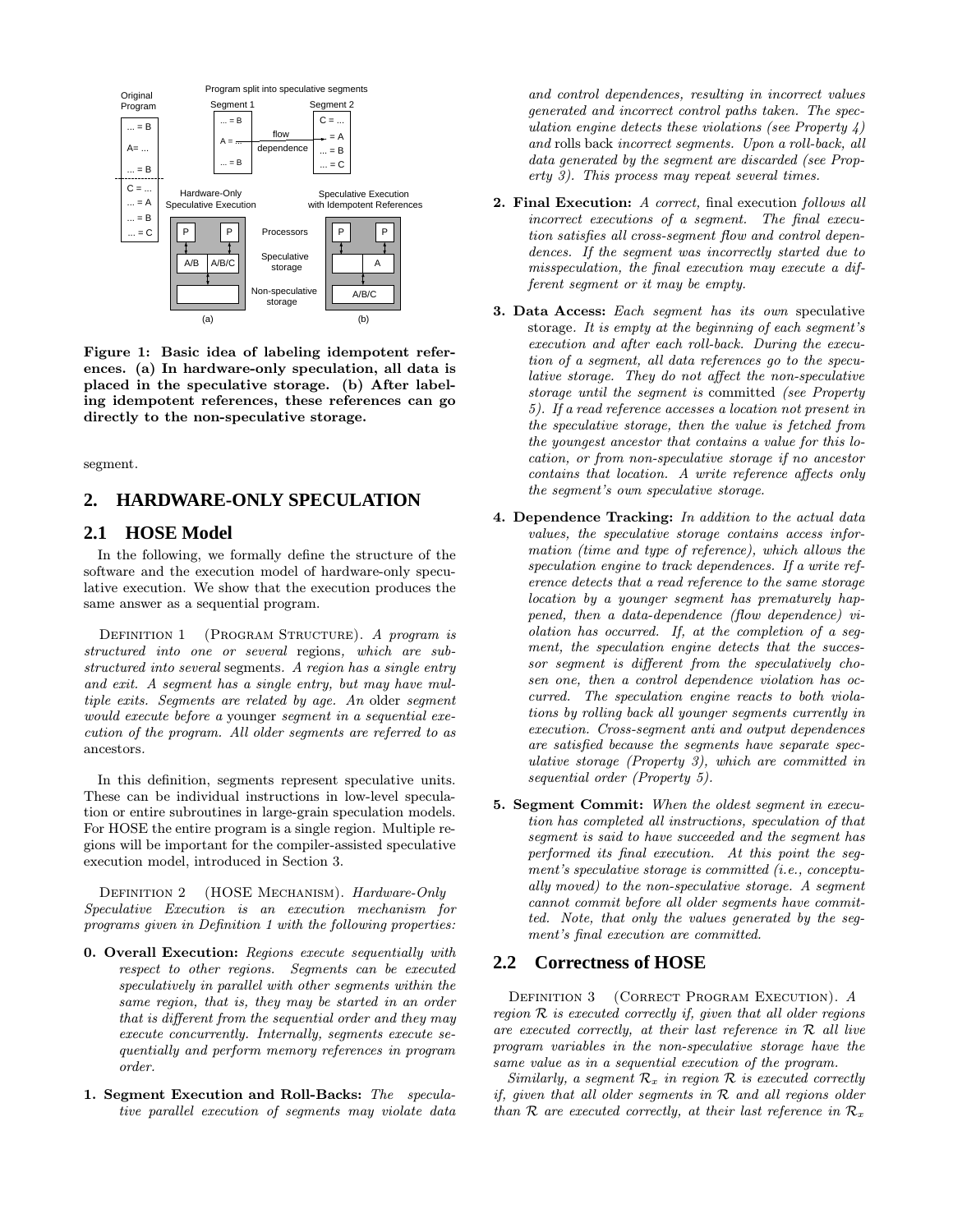all live program variables in the non-speculative storage have the same value as in a sequential execution of the program.

LEMMA 1 (CORRECTNESS OF HOSE). A region  $R$  and all segments in  $R$  are executed correctly under the hardwareonly speculative execution model.

PROOF. Let  $\mathcal{R}_1...\mathcal{R}_n$  be the segments in region  $\mathcal R$  from oldest to youngest. To satisfy the correctness criterion of Definition 3, we need to show that, for any segment  $\mathcal{R}_x$ ,  $1 \leq$  $x \leq n$ , the values of the program variables generated and committed to non-speculative storage locations at the end of  $\mathcal{R}_x$  are correct, that is, they are the same as the values of these variables in a sequential program execution. HOSE discards all values generated by segments that are being rolled back. The only values to be committed are those generated in final executions. We show correctness of these values in two steps. We show that (1) the final executions of all segments produce correct values in the speculative storage and (2) these values are committed correctly.

(1) Internally, segments execute sequentially (HOSE property 0). All data references use the segment's own speculative storage, and this storage cannot be modified by any other segment (HOSE Property 3). Hence, the segments execute and produce the same final values as a sequential program if we can show that data values not initially present in the segment's speculative storage are consumed correctly (i.e., as in a sequential program). This follows from two facts. (a) All cross-segment time orderings are satisfied (HOSE Property 4). (b) By HOSE Property 3, values for locations not present in the speculative storage are consumed either from the youngest ancestor that contains a value for this variable (which is the producer of this value in a sequential execution,) or from non-speculative storage (where they are correct, given the preceding region's correct execution).

(2) By HOSE Property 5, all segments commit in sequential order. Therefore, all segments' values will be seen in the non-speculative storage correctly after all ancestors have placed their values.

Correctness of a region  $R$  follows from the correctness of the segments in  $R$ . By HOSE Property 5, the segment last touching any memory location  $x$  is the same segment as in a sequential execution. Since  $x$  is correct at the end of this segment, it is also correct at the end of  $\mathcal{R}$ .  $\Box$ 

## **3. COMPILER-ASSISTED SPECULATION**

## **3.1 CASE Execution Model**

The Compiler-Assisted Speculative Execution (CASE) model is an extension of the hardware-only model introduced in Section 2. The software structure is the same as in Definition 1. As in HOSE, segments are the primary units of speculative execution. Regions are important for enclosing code sections in which certain data attributes hold (e.g, read-only, or dependence-free). The execution mechanism is defined as follows:

DEFINITION 4 (CASE MECHANISM). Compiler-

Assisted Speculative Execution is a program execution mechanism with the basic properties of HOSE as given in Definition 2. Certain data references are labeled as idempotent, and all other references are speculative with the same properties as in HOSE. Idempotent references have the following properties:

- Idempotent read references completely bypass the speculative storage and instead directly reference the nonspeculative storage. Unlike speculative reads, idempotent reads do not leave any information in the speculative storage.
- Idempotent write references enforce data dependences by first checking in the speculative storage, much like speculative write references. However, then their value is directly placed in the non-speculative storage and no information about the references is kept in the speculative storage.

From the definition of idempotent references, we see that the references access non-speculative storage, and do not occupy any space in speculative storage. Thus, idempotent references help reduce speculative storage overflow, as motivated in Section 1. Note, for ease of presentation we use the term idempotency for both a program property (the referenced variable is correct despite repeated accesses caused by roll-back and re-execution) and a hardware property (the memory reference accesses non-speculative storage.)

#### **3.2 Correctness of CASE**

In CASE, programs contain both speculative and idempotent references. The hardware guarantees correctness for speculative references, like HOSE. But idempotent references are not tracked by speculative storage, and therefore correctness of idempotent references is no longer guaranteed by the hardware. Instead, the compiler must correctly label idempotent references to guarantee correct execution. To that end, the following labeling conditions must be satisfied by references to be identified as idempotent.

- **LC1:** A write reference<sup>1</sup>  $\hat{x}$  to a variable v in region  $\mathcal{R}$  is correctly labeled as idempotent only if it is guaranteed that v will eventually be correct  $-$  *i.e.*, an incorrect v must be overwritten with the correct value, before it is consumed by the final execution of any segment. (Speculative read references may obtain incorrect values in a misspeculated execution and propagate the incorrect values to idempotent write references. Because such incorrect idempotent writes are not discarded but written to non-speculative storage, LC1 ensures that the write reference is eventually corrected.)
- **LC2:** A reference  $\hat{x}$  is correctly labeled as idempotent only if, in the final execution, all time orderings as dictated by data dependences involving  $\hat{x}$  are satisfied. (An idempotent reference does not keep any information about the reference in speculative storage. Because the hardware can no longer enforce data dependences for the reference, LC2 ensures that the reference is ordered correctly with respect to its dependences.)
- LC3: A write reference is correctly labeled as idempotent only if any subsequent read reference to v consumes this value from non-speculative storage. A read reference is correctly labeled as idempotent only if it obtains from non-speculative storage the value generated by any prior write reference. (If one of the source and sink of a flow dependence is a speculative reference and

<sup>&</sup>lt;sup>1</sup>We use the notation v for variables and  $\hat{x}$  for memory references.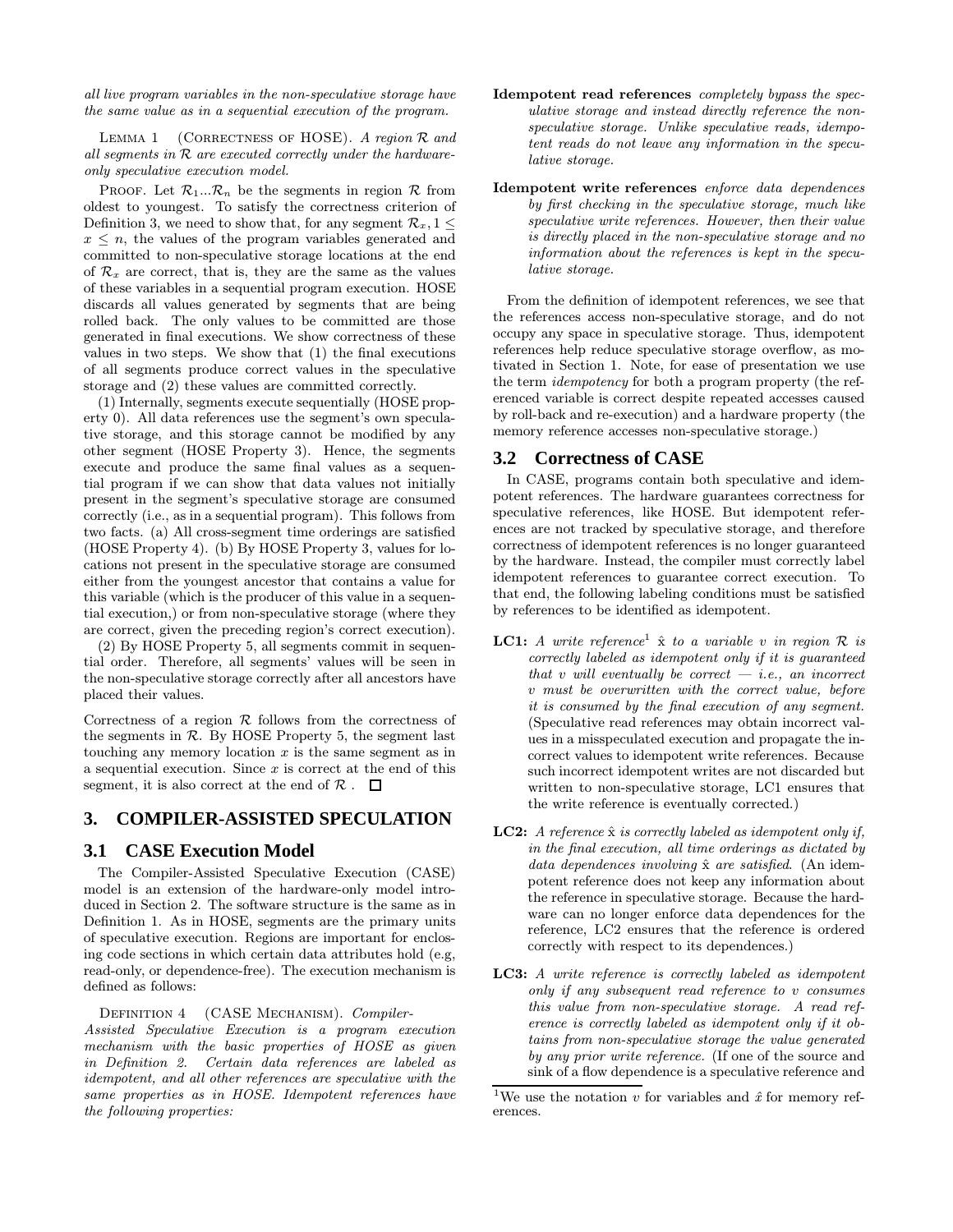the other is an idempotent reference, the source and sink access different storages. LC3 ensures that the sink reference correctly obtains the value produced by the source reference.)

Recall our fundamental insight that in speculative execution, incorrect values are created due to data-dependence violations, and propagated through subsequent computation. LC1, LC2, and LC3 together guarantee that idempotent references do not cause any data-dependence violations on their own, although the references may propagate incorrect values. Because the initial incorrect values are eventually corrected and propagated, idempotent references need not be tracked in speculative storage, even if the reference is temporarily incorrect. If a reference is not involved in any dependence across processors (e.g., read-only and private references), such a reference is straightforwardly idempotent.

LEMMA 2 (CORRECTNESS OF CASE). CASE is correct under Definition 3 if and only if all idempotent references satisfy the three labeling conditions LC1 through LC3.

PROOF. The values in non-speculative storage generated by a segment are those committed from speculative storage and those written by idempotent references.

We proceed in two steps, (1) we show that the values generated by idempotent references are correct and (2) we show that the values generated in speculative storage and then committed are correct.

(1) Because idempotent references directly write into nonspeculative storage, we must consider all segment executions. This contrasts with HOSE, which considers only final executions. By LC1, a segment produces correct values for all variables that incur idempotent references. That is, even though a variable  $v$  may be written in a misspeculated segment, LC1 guarantees that, in all final executions of segments referencing v, this variable is correct.

(2) The only difference to the values produced in speculative storage in HOSE is that instructions may consume input values through read references involved in idempotent references. These values are correct as follows. By LC2, all time orderings as dictated by data dependences are satisfied. By LC3 values are correctly communicated if either the producer or the consumer is an idempotent reference. Therefore, the values committed from speculative storage are correct for the same reason as they are correct in HOSE.

The proof of the converse is simple, and is only sketched. The descriptions of the three labeling criteria make obvious that if any of them is not satisfied then an incorrect value is produced, consumed, or a data dependence may be violated. Hence, correct program execution would no longer be guaranteed.

The proof of correctness of a region is identical to the one for HOSE.  $\square$ 

## **4. REFERENCE IDEMPOTENCY**

In this section we present the analysis methods and algorithms for identifying variable references in a program that have the idempotency property. Idempotent references do not need to be buffered in speculative storage. To prove correctness we will show that such references satisfy the labeling criteria LC1 through LC3.

Theorems 1 and 2 give the necessary and sufficient conditions for a data reference to be labeled as idempotent. The following lemmas will be helpful in proving the two theorems. In addition, the term re-occurring first write will be useful. It is defined as follows.

DEFINITION 5 (RE-OCCURRING FIRST WRITE (RFW)). A write reference to the variable v in segment  $\mathcal{R}_i$  is a RFW if, following any roll-back of  $\mathcal{R}_i$ , a live v is guaranteed to be written before the end of the enclosing region R without a preceding read reference.

Note, that by Definition 2 the segment  $\mathcal{R}_i$  may get rolled back to the end of any ancestor segment in  $R$ . Hence, a write reference to v in  $\mathcal{R}_i$  is a RFW if v is first written on all possible paths  $p$ , where  $p$  is a path from the end of any ancestor of  $\mathcal{R}_i$  to the end of  $\mathcal{R}_i$ . If v is not live then its value is irrelevant for correctness by Definition 2.

The RFW attribute will allow us to identify a write reference as idempotent, even though it may be performed in a misspeculated segment with an incorrect value. The RFW attribute ensures that a write reference to the same variable is guaranteed to happen in the final execution of some segment following the RFW reference. Hence, the variable value will be corrected. It further guarantees that no read reference can consume the incorrect value before the correct value is written. Note, that determining the RFW attribute is non-trivial in the presence of pointers and subscripted subscripts. The compiler must guarantee that the references in the misspeculated and in all possible final executions go to the same storage location. We will present a compiler algorithm in Section 4.2.

For the following presentation we consider a region at a time. Data dependences are assumed to have been analyzed for the region on an reference by reference basis. Note, that this means that there are only data dependences between references to the same variable. Only intra-region dependences are considered.

Lemma 3 (Cross-Segment Dependence Sink).

The sink of a cross-segment dependence must be labeled speculative.

PROOF. Assume the dependence sink can be labeled idempotent. Suppose the dependence source executes after the sink. If the sink is a read reference, no information about its access time is kept in speculative storage. Hence, the hardware will not enforce the dependence per HOSE Property 4. If the sink is a write reference, it directly writes to the non-speculative storage, violating the dependence. In both cases the labeling criterion LC2 is not satisfied, which contradicts the assumption.  $\square$ 

LEMMA 4 (INDEPENDENT READ). A read reference  $\hat{x}$ that is not the sink of any dependence can be labeled idempotent.

PROOF. LC1 does not apply to read references. Considering LC2, suppose the reference  $\hat{x}$  is involved in a dependence with sink  $\hat{y}$ . Intra-segment dependences are always satisfied because of the sequential execution of segments. A crosssegment dependence is also satisfied because  $\hat{y}$  is labeled speculative per Lemma 3. This means that the value of  $\hat{y}$  is committed at the end of the final execution of the enclosing segment, which happens *after*  $\hat{x}$  (HOSE Property 3 and 5). Hence LC2 is satisfied. LC3 is not applicable because there is no write reference preceding  $\hat{x}$ .  $\Box$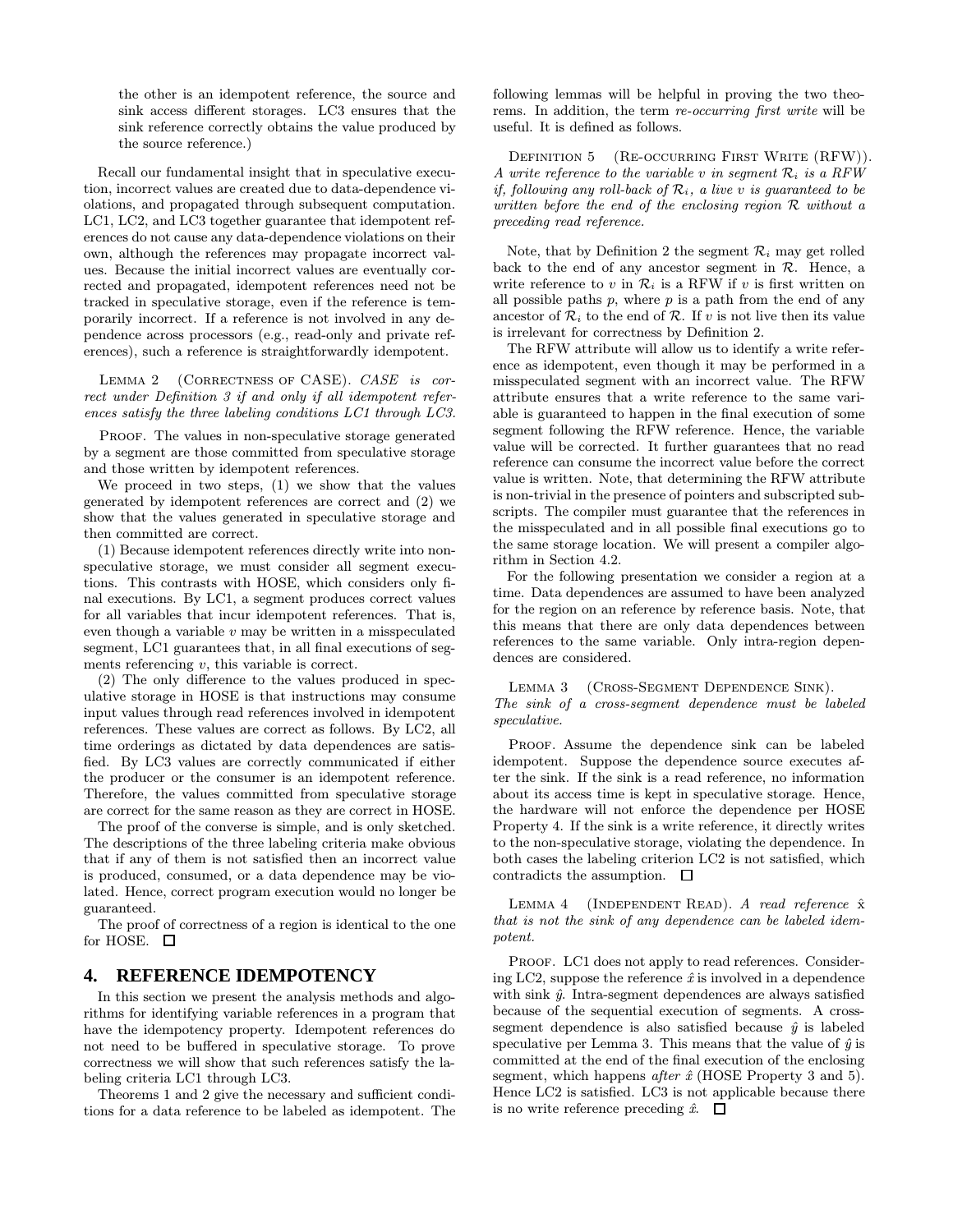LEMMA 5 (INDEPENDENT RFW). A re-occurring first write  $(RFW)$  that is not the sink of a cross-segment dependence can be labeled idempotent.

PROOF. LC1 is satisfied because the write reference is a re-occurring first write. By Definition 5, even after a misspeculated value is written, a new value is guaranteed to be written prior to all reads in any final execution, hence the value is corrected.

For LC2, intra-segment dependences are always satisfied. For cross-segment dependences we consider two cases. Case 1: the reference  $\hat{x}$  is the source of a flow dependence with sink  $\hat{y}$ . This dependence is enforced per Definition 4 as long as the sink is speculative. This is the case by Lemma 3. Case 2: there is an output dependence from  $\hat{x}$  to  $\hat{y}$ . This dependence is also satisfied. Since  $\hat{y}$  is speculative, it will be written to the non-speculative memory upon the commit of the segment containing  $\hat{y}$ , which is after the reference  $\hat{x}$ (HOSE Property 5). Hence LC2 is satisfied.

LC3 needs to be considered for the case of a flow dependence from  $\hat{x}$  to  $\hat{y}$ . By HOSE Property 3, the speculative read reference consumes the value from the non-speculative storage location if no ancestor segment contains a speculative value for this location. This is indeed the case because  $\hat{x}$  is not the sink of any other dependence, which means it is the first reference to this variable in the region. Hence LC3 is satisfied as well.  $\square$ 

LEMMA  $6$  (COVERED READ). A read reference  $\hat{y}$  that is dependent on an idempotent  $RFW$  reference  $\hat{x}$  within the same segment can be labeled idempotent.

PROOF. LC2 and LC3 need to be considered. For LC2, all intra-segment dependences are satisfied because of the sequential execution of segments. Write references are only labeled idempotent with Lemma 5. Such references do not depend on older segments, hence  $\hat{y}$  cannot be the sink of a cross-segment dependence. On the other hand,  $\hat{y}$  can be the source of a cross-segment dependence. Such a dependence is satisfied; the proof is the same as in Lemma 4. Hence, LC2 is satisfied. LC3 is also satisfied, because an idempotent  $\hat{y}$ correctly reads the value generated by an idempotent  $\hat{x}$  in non-speculative storage.  $\square$ 

For completeness, the following simple lemma deals with fully independent regions.

LEMMA 7 (FULLY INDEPENDENT). All references of a region whose segments do not carry any data dependences or control dependences can be labeled idempotent.

PROOF. A region without any data and control dependences across segments is completely non-speculative. That is, all segments are executed only in their correct, final form without any violations of data and control dependences. The execution will not perform roll-backs. Hence all shared references happen exactly once in their final and correct form. Labeling them as idempotent satisfies all three labeling criteria trivially.  $\Box$ 

Lemmas 3 through 6 provide the basis for proving necessary and sufficient conditions for idempotent read and write references in segments that include dependences.

THEOREM 1 (IDEMPOTENT WRITE). A write reference is idempotent if and only if it is a re-occurring first write and it is not the sink of a cross-segment dependence.

THEOREM 2 (IDEMPOTENT READ). A read reference is idempotent if and only if it is not the sink of any data dependence or it is dependent on an idempotent write reference within the same segment.

PROOF (IDEMPOTENT WRITE). By Lemma 5, a RFW that is not the sink of an cross-segment dependence can be labeled idempotent.

We prove the converse by contradiction. We show that a write reference that is the sink of a cross-segment dependence or is not a RFW cannot be labeled idempotent. By Lemma 3 a cross-segment dependence sink cannot be labeled idempotent. If a reference  $\hat{x}$  to variable v is not a RFW then, after the enclosing segment rolls back, execution can take a path that (case 1) does not reference  $v$ , or that (case 2) first reads from v. Case 1 cannot be labeled idempotent because  $\hat{x}$  may have written an incorrect value that is never corrected. Case 2 cannot be labeled idempotent because the read reference would consume the incorrect value written by  $\hat{v}$ . In both cases LC1 would be violated.  $\Box$ 

PROOF (IDEMPOTENT READ). By Lemma 4 a read reference that is not the sink of a data dependence can be labeled idempotent. By Lemma 6 a read can also be labeled idempotent if it is dependent on an idempotent write reference within the same segment.

We prove the converse by contradiction. We show that a read reference cannot be labeled idempotent if it is dependent on a source that is not an idempotent write reference within the same segment. There are two cases. (1) The source is in a different segment and (2) the source within the same segment is labeled speculative. By Lemma 3 a dependence sink cannot be labeled idempotent in case 1. Case 2 directly violates LC3 because an idempotent read will not consume the value written by a preceding speculative write reference.  $\square$ 

## **4.1 Discussion: Idempotency Categories**

We can describe idempotent references in the form of the following categories. The first category deals with the simple case of program regions that can be detected as fully parallel by a compiler.

Fully independent: If there are no cross-segment data and control dependences, then all references in a region  $\mathcal R$  are idempotent. No individual access labeling would be necessary for this category. No data needs to be placed in speculative storage. Essentially this means that the region can be run as in a conventional multiprocessor.

The next three categories are applicable to regions that have data dependences.

Read-only: All references to read-only variables in a region are idempotent. These references are not sinks of any dependence. Note that, although very intuitive, the idempotency property for read-only variables in partially-dependent code sections is not trivial because of the interaction of idempotent and speculative references. This is shown in the proof of Lemma 4.

Private: All references to segment-private data are idempotent. This category is relevant for compilers that can recognize private variables and express this information such that the architecture or runtime system can provide a private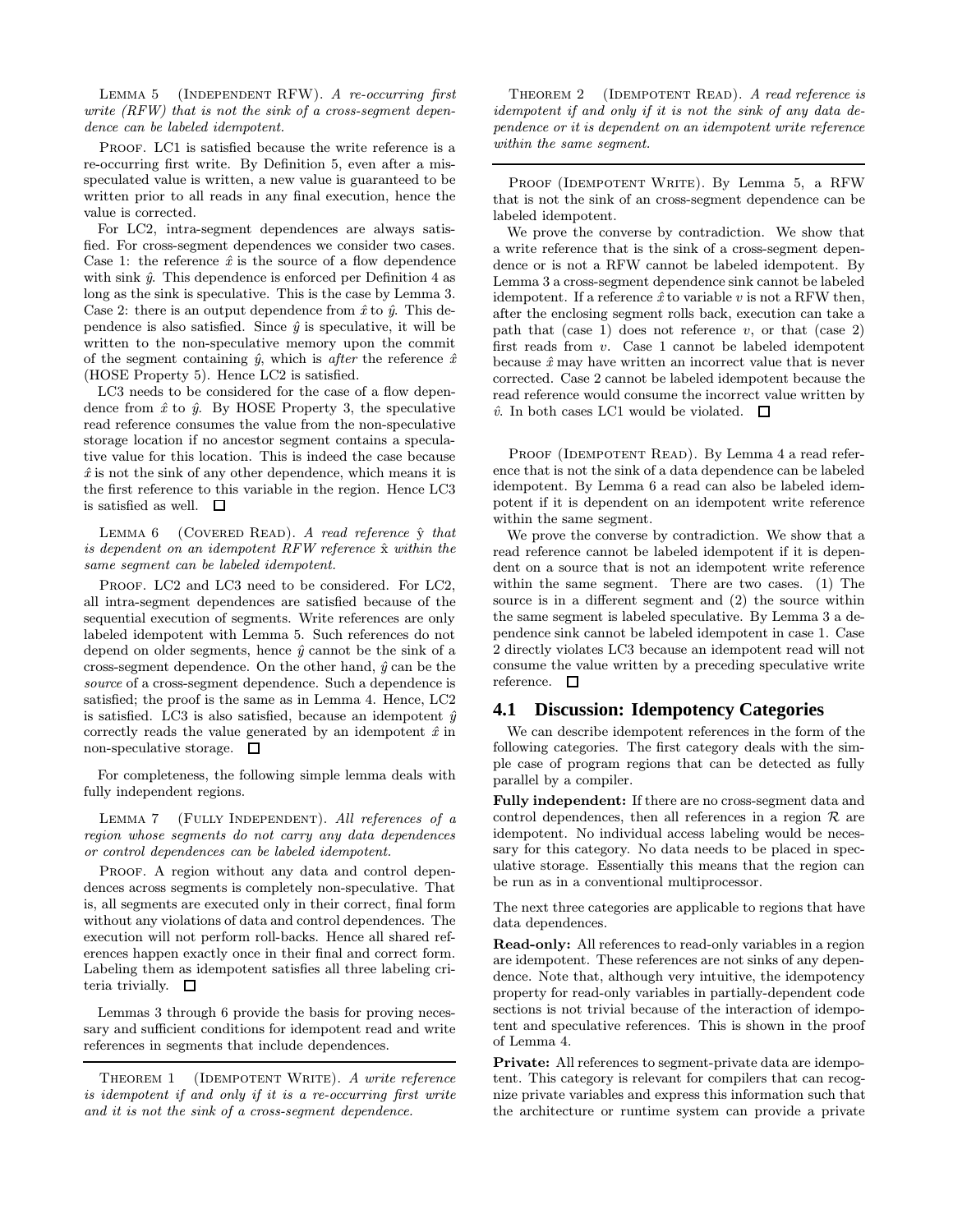

Figure 2: Example code with control and data dependence graphs. The region  $R$  contains five segments,  $\mathcal{R}_i, \dots, \mathcal{R}_{i+4}$ .

address space for each segment. Alternatively, the compiler can apply data renaming, with the result that the references will fall into the next category. Important in our analysis are the facts that private variables do not have any crosssegment dependences and are not live past the end of the segment.

Shared Dependent: The fact that there are datadependent references that do not need to be placed in speculative storage is most remarkable. Essentially, only sinks of cross-segment data dependences need to be labeled speculative. Within a segment all references following a write that is guaranteed to happen, and happen again after a misspeculation, can be labeled idempotent. It is important to note that these write references may produce temporarily incorrect values in the non-speculative memory. The idempotency property guarantees that correctness is still ensured.

#### *Examples*

Figure 2 shows several examples. By Definition 5,  $RFW(\mathcal{R}_i) =$  ${C, N, J}, RFW(\mathcal{R}_{i+1}) = {E, J}, RFW(\mathcal{R}_{i+2}) = {A}, RFW(\mathcal{R}_{i+3})$  $= {\mathsf{A}}$ , and RFW( $\mathcal{R}_{i+4}$ ) = {F}. The reference to B in  $\mathcal{R}_{i+2}$ is not a RFW, because the reference to B is not guaranteed to execute if  $\mathcal{R}_{i+2}$  is rolled back. Similarly, the reference to B in  $\mathcal{R}_{i+3}$  is not a RFW. The write reference to H in  $\mathcal{R}_{i+4}$ is preceded by a read. The references to  $K(E)$  in  $\mathcal{R}_{i+2}$  and  $\mathcal{R}_{i+3}$  are not RFW because E is not read-only. All these RFW references are idempotent except for J in  $\mathcal{R}_{i+1}$  and **F** in  $\mathcal{R}_{i+4}$ . These references to **J** and **F** are not idempotent by Lemma 5 because they are the sink of output and anti dependences from  $\mathcal{R}_i$ .

The read references to N in  $\mathcal{R}_{i+2}$  and E in  $\mathcal{R}_{i+3}$ , and a write reference to F in  $\mathcal{R}_{i+4}$  are speculative by Lemma 3 because they are sinks of cross-segment dependences. All references to variable G in  $\mathcal{R}$ , F in  $\mathcal{R}_i$  and the read of H in  $\mathcal{R}_{i+4}$  are idempotent by Lemma 4 because they are independent reads. The read references to N and C in  $\mathcal{R}_i$ , A in  $\mathcal{R}_{i+3}$  and F in  $\mathcal{R}_{i+4}$  are idempotent by Lemma 6 because they are covered reads.

## **4.2 Compiler Algorithms**

#### *4.2.1 Prerequisite Analysis*

The prerequisites for our algorithm are as follows. The compiler identifies regions and segments. The algorithm for defining regions and segments is not part of the presented paper. In our evaluation, regions are loops and segments are loop iterations. Furthermore, we assume that a state-ofthe-art compiler (e.g., [11, 12]) has analyzed read-only and private variables, and also the data dependences of every reference in each region. The following algorithm determines re-occurring first write references.

#### *4.2.2 Analyzing Re-occurring First Write References*

Recall that by Definition 5 a write reference to a variable x in segment  $\mathcal{R}_i$  is a RFW x is first written on all possible paths  $p$ , where  $p$  is a path from the end of any ancestor of  $\mathcal{R}_i$  to the end of  $\mathcal{R}_i$ . The basic idea of the following graph algorithm is to mark all successors of a segment as non-RFW for a given variable  $x$ , if any successor has an exposed read reference to x.

ALGORITHM 1. Identifying re-occurring first write references in a region R:

Let G be a graph with nodes V representing segments  $\mathcal{R}_i$  and edges E representing control paths between segments. An extra node  $v_{exit}$  is placed at the exit of R.  $E^r$  refers to the reversed edges, and  $G^r = (V, E^r)$  is referred to as the reversed segment graph, with  $v_{exit}$  becoming the first node. Nodes have the following two attributes for each variable: color (Black, White) and reference type (Write, Read, Null). For a given node  $v$  and variable  $x$ , either all write references to x in v are RFW (White) or none is RFW (Black). The algorithm finds this property.

- 1. Initially, for each node  $v$  and for each variable  $x$ , set the color to White and set the reference type as follows:
	- If x is defined on all paths through segment  $v$  without exposed read<sup>2</sup>, then set the reference type to Write.
	- Else, if there is an exposed read of  $x$ , then set Read.
	- Else, (no reference to x in v) set Null.

Set  $v_{exit}$  for x as Read if x is live-out of  $R$ , and Null otherwise.

- 2. Search  $G<sup>r</sup>$  (depth or breadth first). At each node with reference type Read, mark all Null successor nodes Read as well.
- 3. Search G (depth or breadth-first). At each node v, if it is Black or any successor has reference type Read, color all successors Black.

<sup>2</sup>We refer to standard compiler techniques for analyzing must-definitions and exposed reads.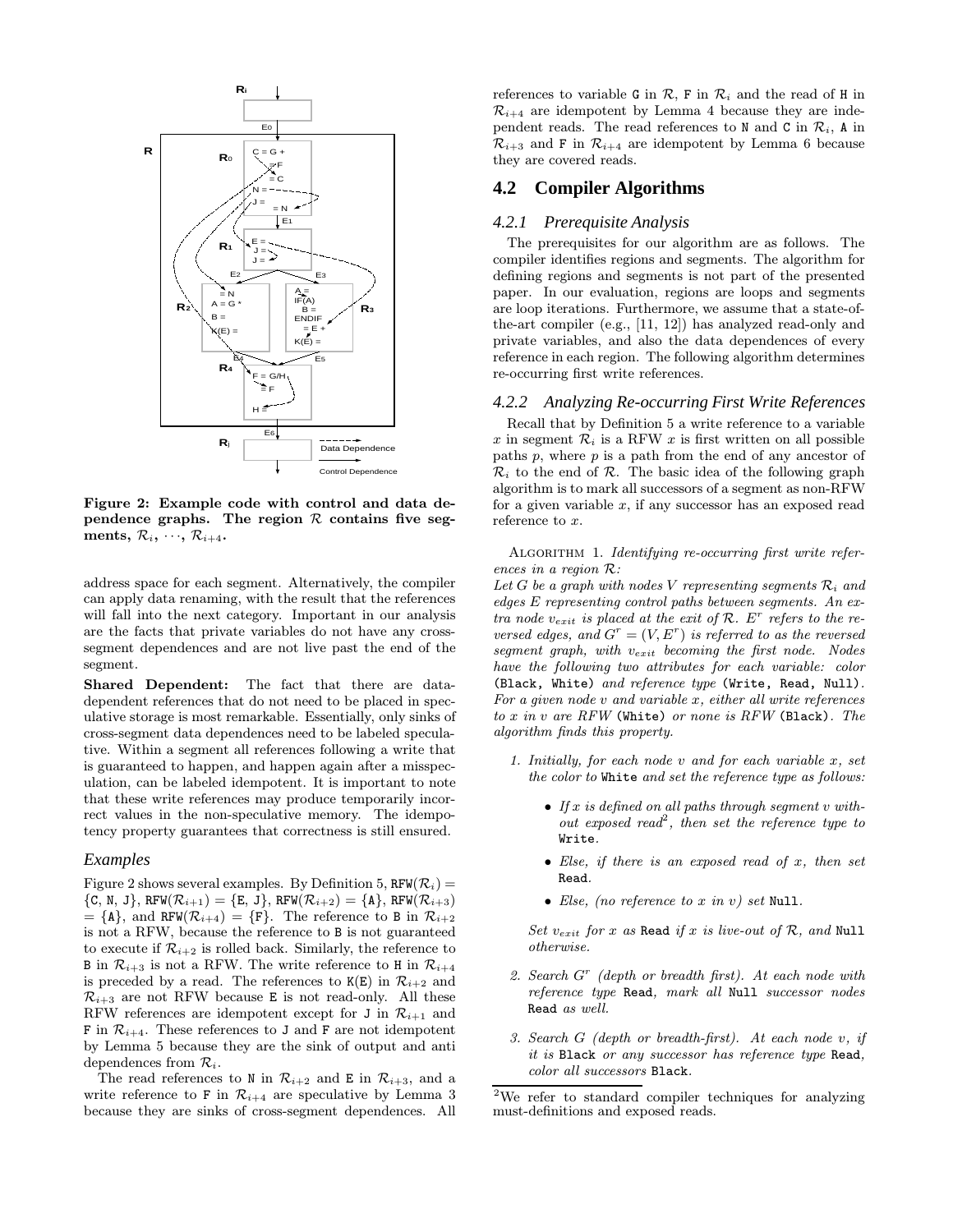4. All write references to x in White nodes are reoccurring first writes.

The complexity of the algorithm is  $\mathcal{O}(|V| + |E|)$  for each variable because the steps of Algorithm 1 have the following complexity:

- 1.  $\mathcal{O}(|V|)$ , visits each node once
- 2.  $\mathcal{O}(|V| + |E|)$ , graph search
- 3.  $\mathcal{O}(|V| + |E|)$ , graph search
- 4.  $\mathcal{O}(|V|)$ , visits each node once

LEMMA 8 (2 (CORRECTNESS OF THE ALGORITHM 1)). The write references in White nodes are re-occurring first writes of a region R.

PROOF. We prove that, after a segment containing RFW references identified by Algorithm 1) to a variable  $x$  is rolled back,  $x$  will get written again before any read access to  $x$ . Proof by contradiction.

Suppose the segment  $W_m$  containing an RFW write to variable  $x$  is rolled back and the first subsequent access to  $x$ is a read reference in segment  $R_n$ .  $W_m$  has White color,  $R_n$ has reference type Read. Let  $P$  be the node to the end of which the execution is rolled back. W<sub>1</sub> through  $W_{m-1}$  are the nodes on the path from  $P$  to  $W_m$ .  $R_1$  through  $R_{n-1}$  are the nodes on the path from  $P$  to  $R_n$ . Initially, the nodes  $R_1$ through  $R_{n-1}$  had reference type Null. Step 2 marked all of them Read since  $R_n$  is Read. Step 3, when visiting  $P$ , colored  $W_1$  Black because  $R_1$  is Read, and subsequently colored all nodes  $W_2$  through  $W_m$  Black as well. This contradicts the assumption that  $W_m$  is White.  $\Box$ 

Note that the algorithm relies on the compiler's ability to identify references that go to the same address. Two references  $\hat{x}$  and  $\hat{y}$  cannot be assumed to access the same variable if there is any execution scenario in which the address may be different. Examples of such scenarios are subscripted array subscripts or variables whose address itself may be speculative. Both the used programming language and the architecture may give guarantees that certain addresses are always correct. In our initial implementation we use Fortran programs, whose variable addresses are statically known. In addition, we rely on our architecture's ability to guarantee that loop variables are non-speculative (this is implemented through proper synchronization). Therefore, our compiler can assume that all array references using affine subscript expressions have correct addresses and thus candidates for re-occurring first writes.

Figure 3 shows examples of finding RFW for variables  $x$ ,  $y$ , and  $z$ . In Figure 3 (b) and (d), the write references in all successors of the segment 3 cannot be RFW because the segment 3 has two paths to Read and Write passing a Null node. In Figure 3 (c), the write references in all successors of the segment 3 may be RFW because the segment 3 has only paths to Write nodes.

#### *4.2.3 Labeling Idempotent References*

Given a region  $R$ , the algorithm labels all idempotent references.



Figure 3: Example of re-occurring first writes. Small boxes represent segments, showing Must Definitions (MDef and Exposed Reads ExR. (a) Control flow diagrams of segments. (b) Graph marked for variable x, (c) variable y, and (d) variable z.

ALGORITHM 2. Identifying idempotent references in region R. At the beginning all references are labeled speculative.

- 1. Analyze read-only and private variables, and referenceby-reference dependence of shared variables in R.
- 2. Analyze first re-occurring write references.
- 3. If R is fully independent with respect to data and control dependences, then
	- Label all references in R as idempotent.
- 4. otherwise (dependent region),
	- Label all read-only references as idempotent.
	- Label all private references as idempotent.
	- For each RFW reference, if the reference is not the sink of a cross-segment dependence, label the reference idempotent.
	- For each read reference, label the reference idempotent if
		- the reference is not the sink of any dependence, OR
		- the reference is the sink of an intra-segment dependence AND the source is labeled idempotent.

#### *Example*

Figure 4 shows a serial loop, BUTS do1 in APPLU, which includes many nested small loops. The outermost loop is defined as our region and is parallelized speculatively by selecting each iteration (k) as a segment. The loop contains only one shared variable, v. Both references to v in statement S2 are dependent on the three references in S1. All of these three references are dependence sources only and hence can be labeled as idempotent by Theorem 2. Since the references in S2 are dependence sinks they must remain speculative.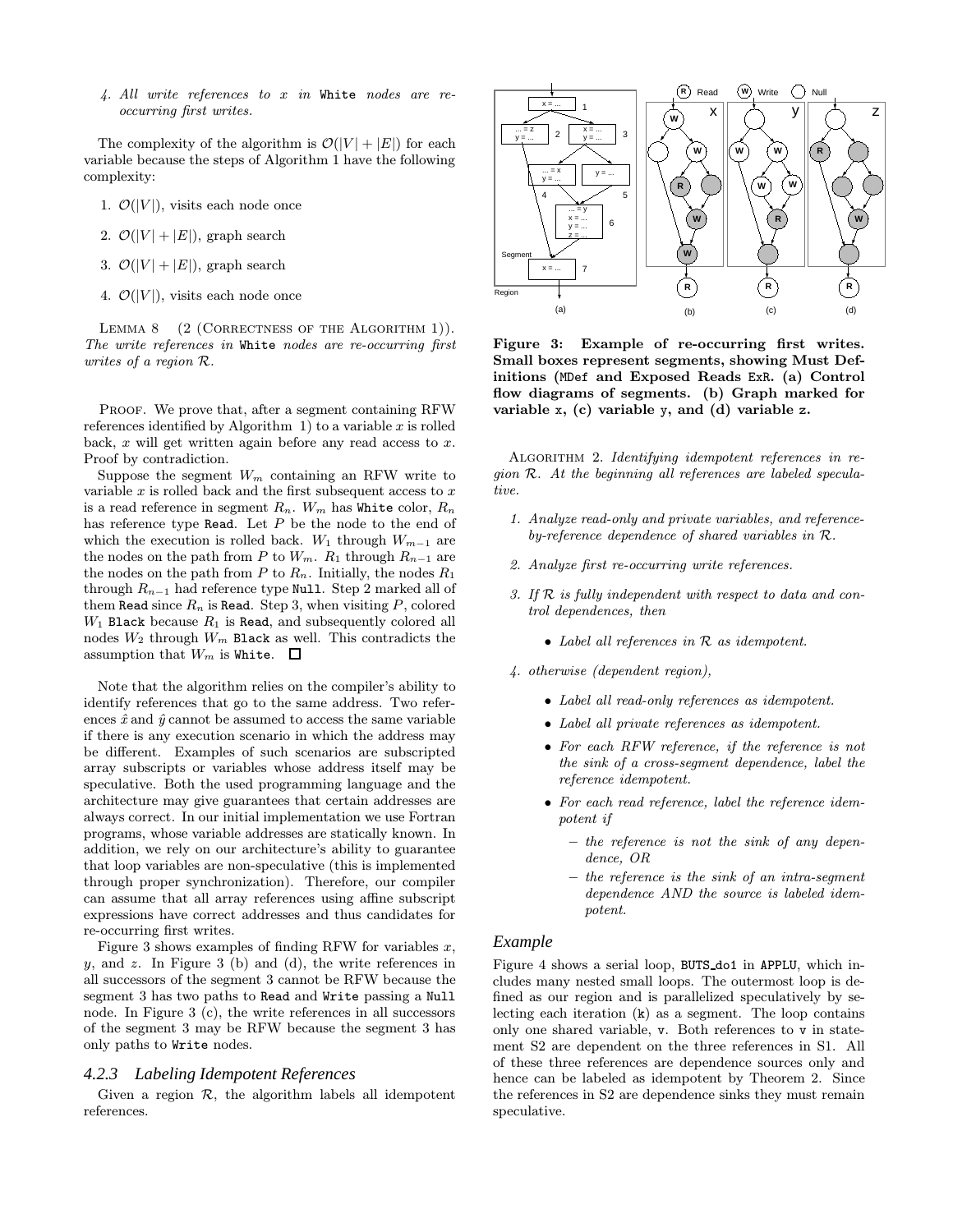```
do k = nz-1, 2, -1do j = ny-1, 2, -1do i = nx-1, 2, -1do m = 1, 5......
          do 1 = 1, 5S1: ... = v(1,i,j,k+1) + v(1,i,j+1,k)<br>
\& + v(1,i+1,i,k)+ v(1,i+1,j,k)end do
         end do
          ......
         do m = 1, 5S2: v(m,i,j,k)=v(m,i,j,k) - ...end do
        end do
       end do
      end do
```
Figure 4: Idempotent and speculative references in APPLU BUTS do1.

## **5. EVALUATION**

In this section, we empirically quantify execution overhead under HOSE, evaluate opportunity for labeling idempotent references in non-parallelizable code, and present performance results on applying our labeling algorithm on a selected group of segments. In the following, we first present an overview of our compiler infrastructure and experimental methodology.

We have developed a preliminary version of our algorithm on top of the Multiplex [13] compiler. Multiplex is a proposal for a a chip multiprocessor supporting both conventional and speculative execution of threads (i.e., segments). The Multiplex compiler integrates Polaris [1] and the Multiscalar compiler [14] into a single infrastructure for generating conventional and speculative threaded code.

We execute the code on a cycle-accurate simulator of Multiplex. In the rest of this paper, we assume Multiplex chips with four processors. Multiplex provides per-processor speculative storage, which is backed up by a full memory hierarchy serving as non-speculative storage. The compiler communicates reference idempotency labels for memory instructions to the hardware, to allow bypassing the speculative storage and placing the data directly in the non-speculative storage. As in conventional multiprocessors, the runtime system allocates a private stack for every segment. The compiler transforms and places the private variables into these per-segment private stacks.

#### **5.1 Speculative Storage Overflow in HOSE**

We have argued that execution under HOSE incurs significant speculative storage overflow. Figure 5 quantifies this problem. It shows the overheads incurred by a number of test programs taken from the SPEC CPU95 and the Perfect benchmark suites. We use small data sets (test or train for the SPEC benchmarks) in favor of reduced simulation time. The figure compares and contrasts execution overhead for Multiplex chips with a 4K-entry per-processor speculative storage, representative of practical implementations, and a 1M-entry per-processor speculative storage, serving as a reference point to gauge opportunity to reduce overhead. Each storage entry corresponds to a byte of data which is the smallest data unit for which Multiplex tracks and enforces dependence. The numbers correspond to optimal selection



Figure 5: Execution overheads in speculative executions. The y-axis illustrates overhead using 1Mentry (left) and 4K-entry (right) speculative storage respectively. Both the 4K-entry and the 1M-entry numbers are measured overheads in cycles normalized to total execution time using 1M-entry storage. The figure shows overhead break down of speculative storage overflow and the sum of all other execution overheads (e.g., memory and pipeline stalls, runtime libraries, etc.).

of segment sizes to extract maximum parallelism from execution.

The figure indicates that the limited capacity of speculative storage introduces significant execution overhead and prevents the system from extracting parallelism. The actual magnitude of the overhead also varies across applications, with applications using larger segments to extract a high degree of parallelism (e.g., TOMCATV, HYDRO2D, SWIM, and MGRID) incurring higher speculative storage overhead. The figure also indicates that speculative storage overflow is completely absent in the large storage runs. As a result, a large opportunity for labeling idempotent references would reduce the pressure on the speculative storage and thereby reduce the likelihood for overflow.

## **5.2 Labeling Idempotent References**

In this section, we first evaluate the opportunity for labeling idempotent references in all of our benchmarks. Next, we present performance results on removing idempotent references from speculative storage for selected groups of nonparallelizable loops. Each group of loops exhibits large opportunity for labeling a specific category of idempotent references. In the interests of simulation time and due to the difficulty of timing individual code sections, we only present results on individual loops. The loops, however, are representative of the rest of the non-parallelizable code sections.

A key question in this work is what fraction of the total references our algorithm can identify as idempotent in non-parallelizable code sections. To answer this question we have extracted from all the benchmarks the code sections that could not be automatically parallelized by our compiler. Note, that the parallelizable code sections are "uninteresting" from the point of view of this paper, because all data references can be marked idempotent (shown in Lemma 7). Figure 6 shows the fraction of total references in non-parallelizable code sections that our analysis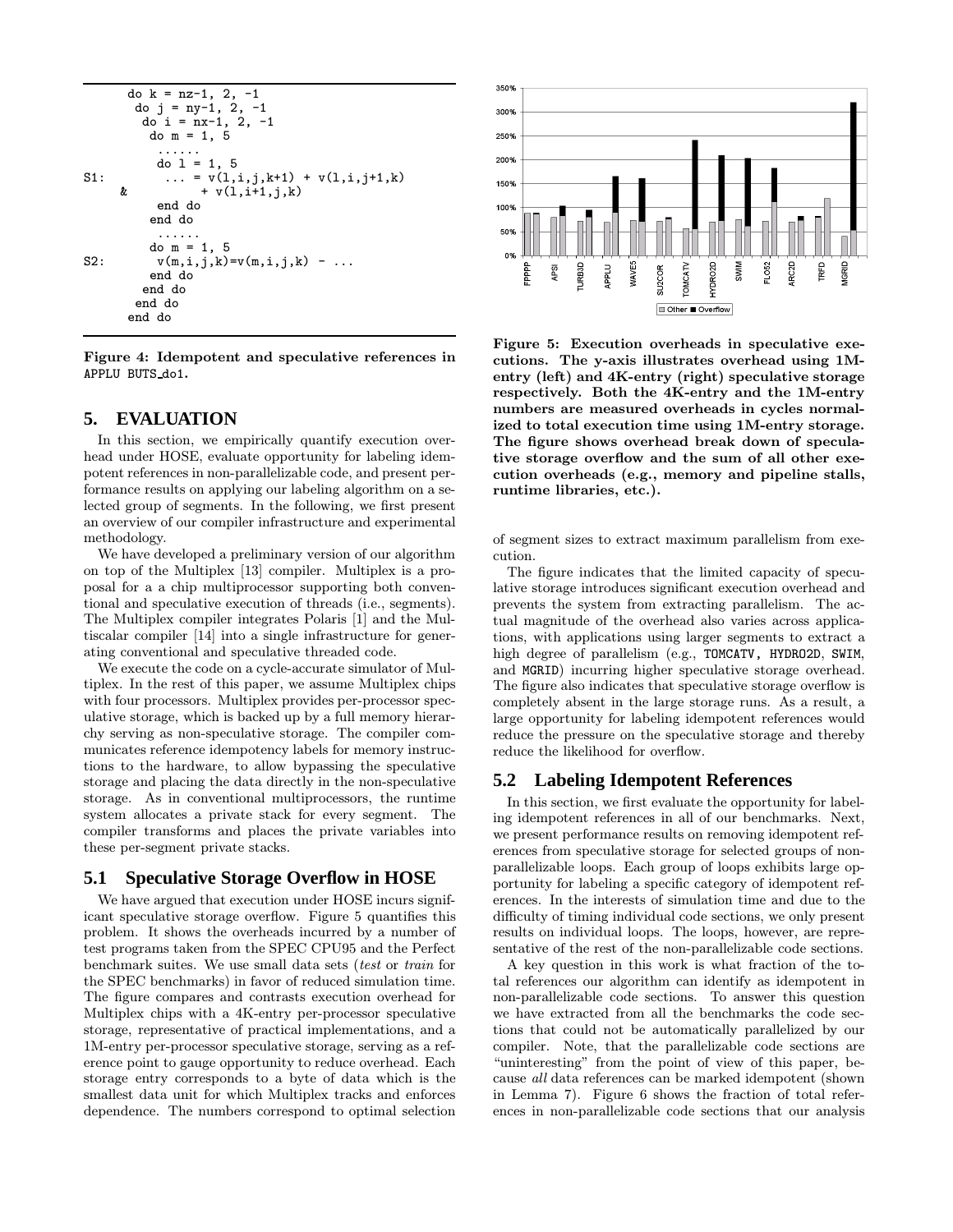

Figure 6: Fraction of idempotent references in code sections that cannot be detected as parallel. It shows idempotent references in the categories readonly, private, and shared-dependent.



Figure 7: Examples of loops for idempotency category read-only references: (a) ratio of read-only references to total memory references, and (b) loop speedups before and after reference labeling.

was able to detect as idempotent. In 7 out of the 13 benchmarks more than 60% of these references are idempotent. The largest fraction is read-only idempotent variables. In four programs there is a substantial fraction of private idempotent variables. Most important is that the category of shared-dependent idempotent variables is a significant fraction is 5 benchmarks. The benchmarks with few or no idempotent variables fall into two opposite categories. SWIM, TRFD and ARC2D are fully-parallel programs, while FPPPP is known to be highly unstructured and difficult to analyze.

Figure 7 shows a selection of loops, MAIN do80 in TOMCATV, PARMVR do120 and PARMVR do140 in WAVE5, that have idempotent references in the read-only category. The figure shows the distribution of the read-only references with respect to the total memory references under CASE. The figure also shows loop speedups relative to a uniprocessor. Labeling the idempotent references in these loops reduces the pressure on the speculative storage, allowing for significant reductions in execution time. While array reduction can make the two loops in WAVE5 fully independent, it would introduce significant execution overheads, offsetting the gains from the transformation.

Figure 8 shows the fraction of references and speedups under CASE in two loops, DRCFT do2 in TURB3D and SETBV do2 in APPLU that have idempotent references in the private category. In SETBV do2, a significant fraction (about half) of the total memory references are private. Moving the private variables to per-segment stacks adds a large number of instructions to each segment for setting up private address spaces. Nevertheless, there are small speedup gains under



Figure 8: Examples of loops for idempotency category private references: (a) ratio of private read and write references to total memory references, and (b) loop speedups before and after reference labeling.



Figure 9: Examples of loops for idempotency category shared dependent: (a) ratio of idempotent references to the total memory references, and (b) loop speedups before and after reference labeling.

CASE as compared to HOSE.

Figure 9 shows loops including idempotent references in the shared-dependent and read-only category. The figure shows idempotent references as a fraction of the total number of references, and the corresponding loop speedups after labeling under HOSE and CASE. The ability to remove shared-dependent references from speculative storage is one of the most advanced qualities of the presented compiler techniques. The fact that there are program sections with more than 50% idempotent shared dependent references is an important result. Note, that these loops are not independent and thus cannot be parallelized by our current compiler technology.

Figure 10 includes all references in fully independent regions in three major loops of the program MGRID. This category applies to do loops with fully independent iterations. CASE improves the performance significantly over HOSE, which incurs significant speculative storage overflow. Figure 10 (b) shows that read-only references represent the major category of idempotent references in RESID do600 and PSINV do600, and write shared references represent the major category in ZRAN3 do400.

## **6. CONCLUSIONS**

We have discovered a new program property called reference idempotency to alleviate speculative storage overflow, a critical limitation of speculative execution. Idempotent references' key feature is that they do not cause any data-dependence violations on their own, although they may propagate incorrect values. Because the initial incorrect values are eventually corrected and propagated, idempotent references need not be tracked in speculative storage, though the reference is temporarily incorrect. Idempotent references, even from non-parallelizable program sections,